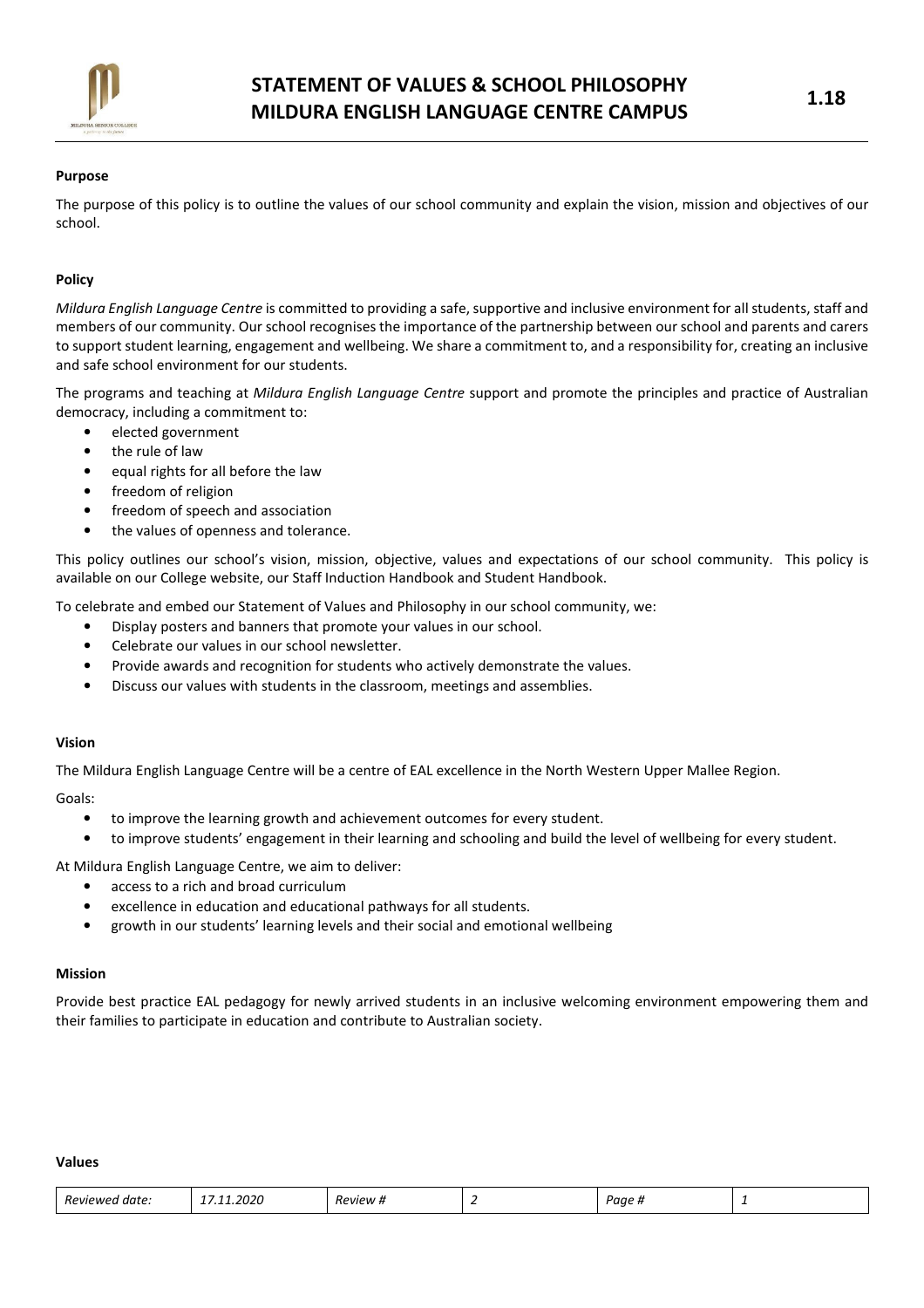

Mildura English Language Centre's values are aimed at providing a safe and secure environment for our students to reach their full potential in Australia. We aim for PEACE @ MELC; Persistence, Empathy, Aspiration, Community and Engagement.

### We PERSIST to do our best and keep trying, we never give up

We show EMPATHY to members of our community, understanding that everyone has different experiences, views and feelings

We **ASPIRE** to be our best and have a good future

We are involved in and care about our COMMUNITY, our school community, the Mildura community, the Victorian and broader Australian communities as well as a member of the world community

We are **ENGAGED** in our learning, our community and life itself

### Behavioural Expectations

Mildura English Language Centre acknowledges that the behaviour of staff, parents, carers and students has an impact on our school community and culture. We acknowledge a shared responsibility to create a positive learning environment for the children and young people at our school.

The MELC environment and behavioural expectations are based on the tenets of a trauma informed practice, specifically incorporating the Foundation House: Victorian Foundation for Survivors of Torture and Trauma, Recovery Goals.

As Mildura English Language Centre staff, we will:

- Provide highly qualified staff who know their subject area, understand students new to Australia and their needs and maintain high standards of professional instruction.
- Be dedicated and committed to support team work, to ensure each student strives to maximise their ability and results.
- Provide substantial access to teacher assistance both in and outside normal class time.
- Provide advice on appropriate learning and educational pathways for all students
- Provide access to quality facilities and equipment that facilitate student success; including state-of-the-art learning technologies.
- Provide a safe, secure and supportive environment where an ethos of cooperation, courtesy and care exists between staff and students.
- Provide a broad EAL curriculum that assist students to succeed in their schooling as well as developing pride and respect in themselves and MELC.
- Model positive behaviour and treat all members of the MELC community with respect.
- Communicate politely and respectfully with all members of the school community.
- Work collaboratively to create a school environment where respectful and safe behaviour is expected of everyone.
- Behave in a manner consistent with the standards of our profession and meet core responsibilities to provide safe and inclusive environments.
- Plan, implement and review our work to ensure the care, safety, security and general wellbeing of all students at school.
- Identify and support students who are or may be at risk.
- Do our best to ensure every child achieves their personal and learning potential.
- Work with parents to understand their child's needs and, where necessary, adapt the learning environment accordingly.
- Proactively engage with parents, utilising translators where necessary, about student outcomes.
- Work collaboratively with parents to improve learning and wellbeing outcomes for students with additional needs.
- Communicate with the Assistant Principal and school leaders in the event we anticipate or face any tension or challenging behaviours from parents or any person who is acting in an offensive, intimidating or otherwise inappropriate way to leave the school grounds.

As parents and carers, we will:

- Insist that students attend school every day unless illness or a family emergency occurs.
- Communicate with MELC on the day of the student's absence.
- Assist students to maintain a balance between school, leisure and rest.
- Contact MELC if there is a concern regarding wellbeing, learning progress or work completion.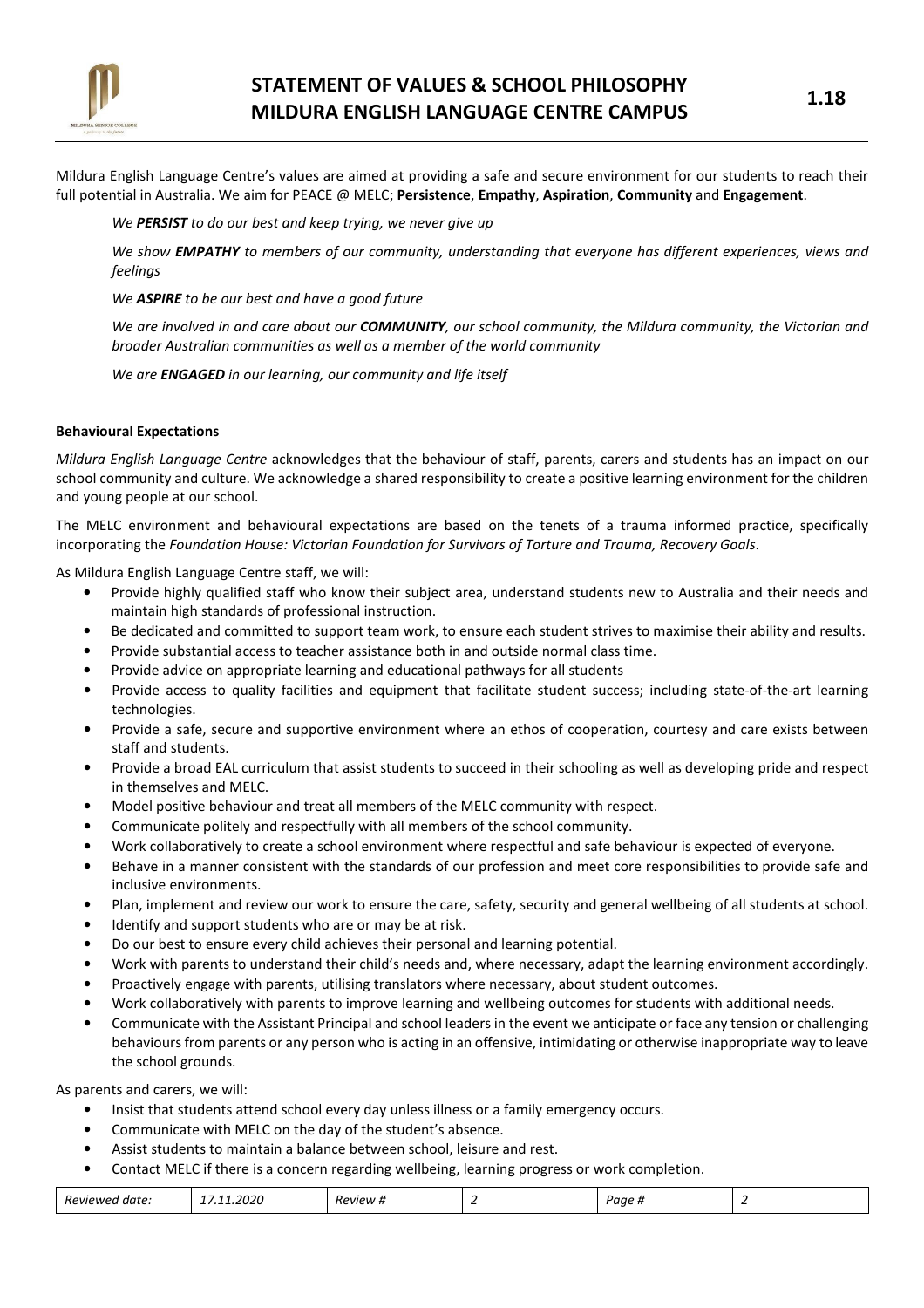

# STATEMENT OF VALUES & SCHOOL PHILOSOPHY MILDURA ENGLISH LANGUAGE CENTRE CAMPUS FOR THE MILDURA ENGLISH LANGUAGE CENTRE CAMPUS

- Support MELC and the Victorian Curriculum Assessment Authority rules.
- Assist MELC to obtain data about its performance through sample surveys.
- Attend Parent/Student/Teacher (PST) conferences, information evenings, events and Graduations.
- Not call students on their mobile phone during school time in an emergency contact the office.
- Maintain regular contact if required with teachers via phone, interview or email.
- Model positive behaviour to our child.
- Communicate politely and respectfully with all members of the MELC community.
- Take an interest in our child's education and learning.
- Work with MELC to achieve the best outcomes for our child.
- Communicate constructively with the school and use expected processes and protocols when raising concerns.
- Support MELC staff to maintain a safe learning environment for all students.
- Follow MELC processes for communication with staff and making complaints.
- Treat all school leaders, staff, students, and other members of the MELC community with respect.

As students, we will:

- Attend class and activities punctually and be prepared for learning.
- Be engaged and try our best with all learning activities both at school and in the home.
- Work in a co-operative manner with teaching and support staff.
- Be prepared to do their best in their various studies.
- Follow the College Engagement and Wellbeing Policy.
- Seek the assistance of teachers, counsellors, and school personnel when needed.
- Adhere to the classroom expectations established by the teacher and the class, and make the most of our educational opportunities.
- Behave in a mature and responsible manner, and model positive behaviour to other students.
- Develop work habits in and out of class to ensure continuous improvement.
- Engage positively when using social media.
- Communicate politely and respectfully with all members of the school community, including staff and fellow students.

As community members, we will:

- Model positive behaviour to the school community.
- Treat other members of the school community with respect.
- Support school staff to maintain a safe and inclusive learning environment for all students.
- Utilise the school's processes for communication with staff and submitting complaints.

### Unreasonable Behaviours

Schools are not public places, and the Principal has the right to permit or deny entry to school grounds (for more information, see our Visitors Policy).

Unreasonable behaviour that is demonstrated by school staff, parents, carers, students or members of our school community will not be tolerated at school, or during school activities.

Unreasonable behaviour includes:

- Speaking or behaving in a rude, manipulative, aggressive or threatening way, either in person, via electronic communication or social media, or over the telephone.
- The use or threat of violence of any kind, including physically intimidating behaviour such as aggressive hand gestures or invading another person's personal space.
- Sending demanding, rude, confronting or threatening letters, emails or text messages.
- Sexist, racist, homophobic, transphobic or derogatory comments.
- The use of social media or public forums to make inappropriate or threatening remarks about the school, staff or students.

Harassment, bullying, violence, aggression, threatening behaviour and unlawful discrimination are unacceptable and will not be tolerated at our school.

| 020<br>$\overline{\phantom{0}}$<br><b>Review</b><br>Revie<br>⊔ממ<br>aare<br>.<br>. .<br>--<br>. |  |  |  |  |  |  |
|-------------------------------------------------------------------------------------------------|--|--|--|--|--|--|
|-------------------------------------------------------------------------------------------------|--|--|--|--|--|--|